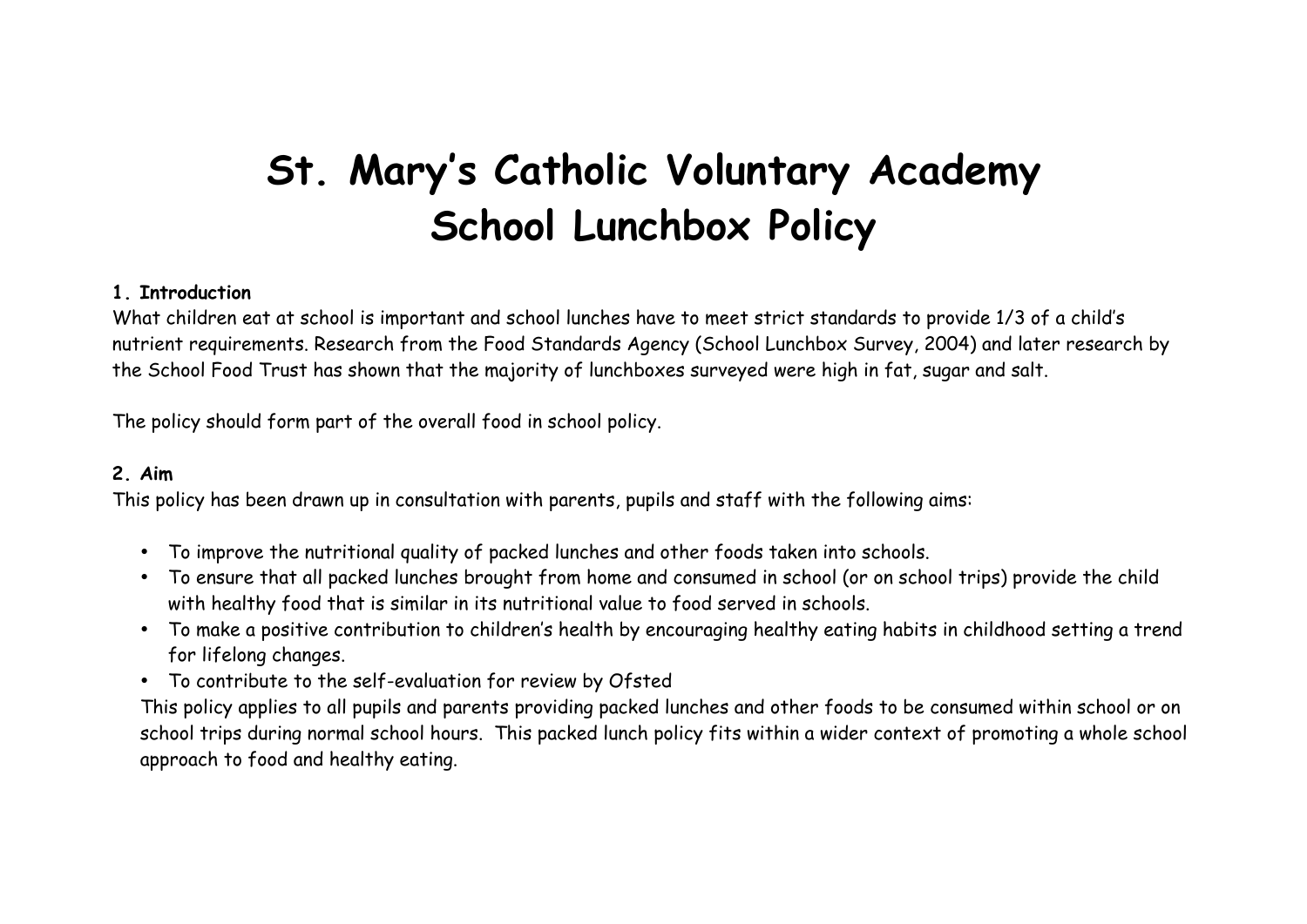# **3. The policy ensures that:**

- The school will work with the pupils to provide attractive and appropriate dining room arrangements.
- The school will work with parents to ensure that packed lunches abide by the standards listed below. A checklist will be provided to every child who stays packed lunch, which will outline what a healthy, well balanced lunch should contain.
- The school will ensure that free, fresh drinking water is readily available at all times and jugs of water and beakers are placed on each table during the lunchtime.
- Pupils are advised to bring packed lunches in insulated bags with freezer blocks where possible to stop the food going off.
- Glass bottles and tins are not permitted due to safety issues that could arise.
- Wherever possible the school will ensure that packed lunch pupils and school dinner pupils will be able to sit and eat together around a table to develop social skills and good table manners.
- Children eating packed lunch will be given a plate to eat their lunch off.
- All uneaten food and waste will be kept in the lunchbox and returned home with the child so that parents are able to monitor their child's food consumption.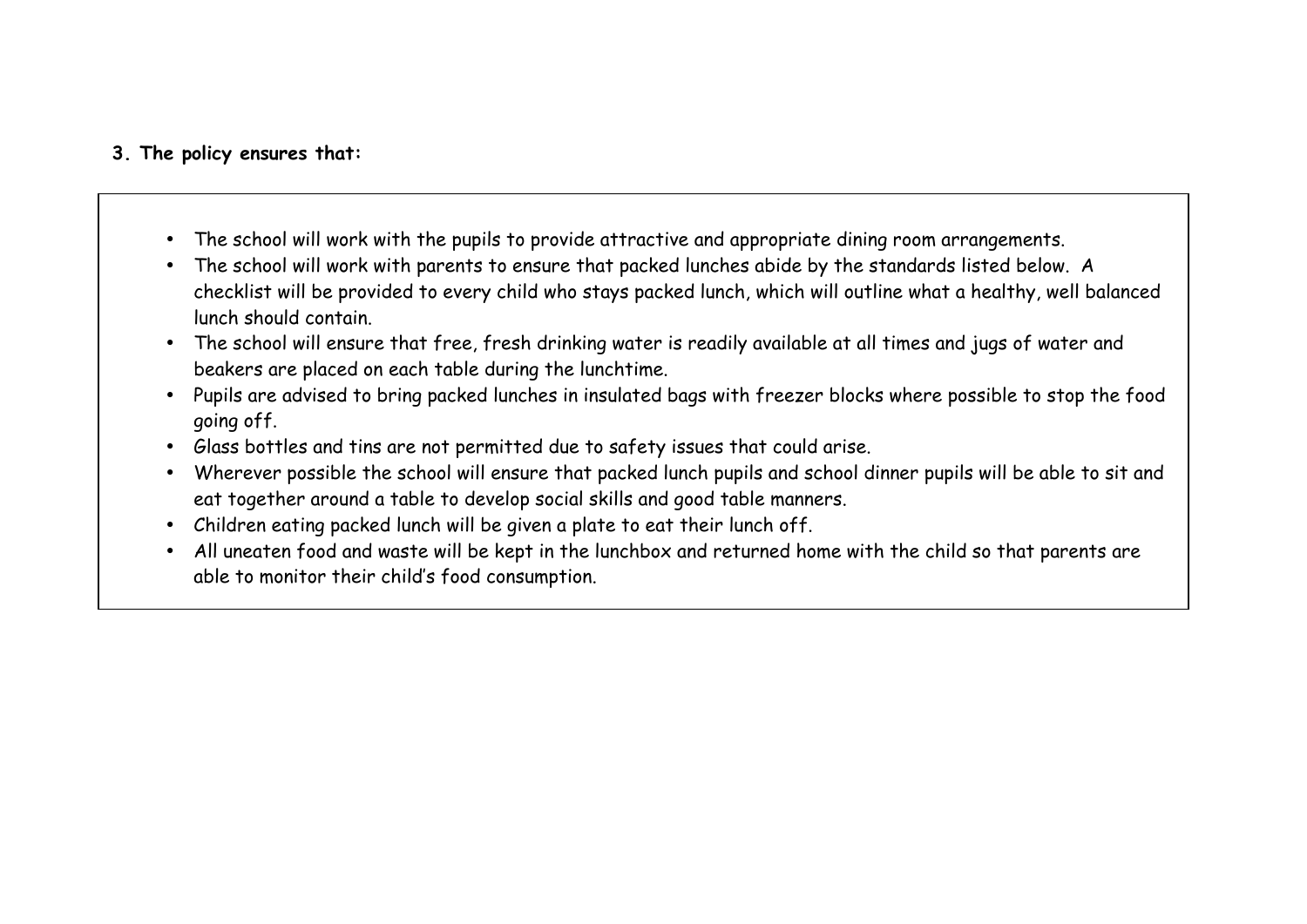# **4. Food contained in a packed lunch – please amend this section to meet the needs of your school**

Packed lunches should be based on the Eat Well plate model and should include the following every day:

- **Fruit and Vegetables** at least one portion of fruit and one portion of vegetables or salad.
- **Non-dairy source of protein** meat, fish, egg, beans or pulses such as lentils, kidney beans, chickpeas, hummus and falafel.
- **A starchy food** like bread, pasta, rice, couscous, noodles, potatoes or other type of cereals.
- **Dairy foods** such as milk, cheese, yoghurt, fromage frais, 100% fruit smoothies, yoghurt drinks e.g Actimel (no Yazhoo, sweetened milk drinks or milkshakes).
- **Drinks** the school provides water but a healthier drink, such as semi-skimmed or skimmed milk is acceptable (no flavoured water).

To keep packed lunches in line with the food based standards for school meals, packed lunches should **not** include:

- High fat, high salt, high sugar snacks such as crisps, sweet popcorn, other high fat / salt packet savoury snacks such as crisps. Pepperoni, sausage rolls, lunchables or dunkers are not permitted.
- Confectionery such as chocolate bars, chocolate-coated biscuits, sweets and chewing gum.
- Chocolate spread, honey, jam, peanut butter or marmalade as a sandwich filling.
- Cereal bars and fruit bars.
- Fizzy / sugary drinks or fruit flavoured squash/water. This includes diet drinks and energy drinks which can contain high levels of caffeine and other additives and are not suitable for children.

Occasionally, the following may be included:

- Meat products such as individual pies, corned meat and sausages / chipolatas should be included only occasionally due to their high fat and salt content.
- Cakes and plain biscuits are allowed but children should be encouraged to eat these only as part of a balanced meal.
- ON A FRIDAY CHILDREN ARE ALLOWED TO BRING IN EITHER A CHOCOLATE BAR OR A PACKET OF CRISPS IF THEY WISH TO.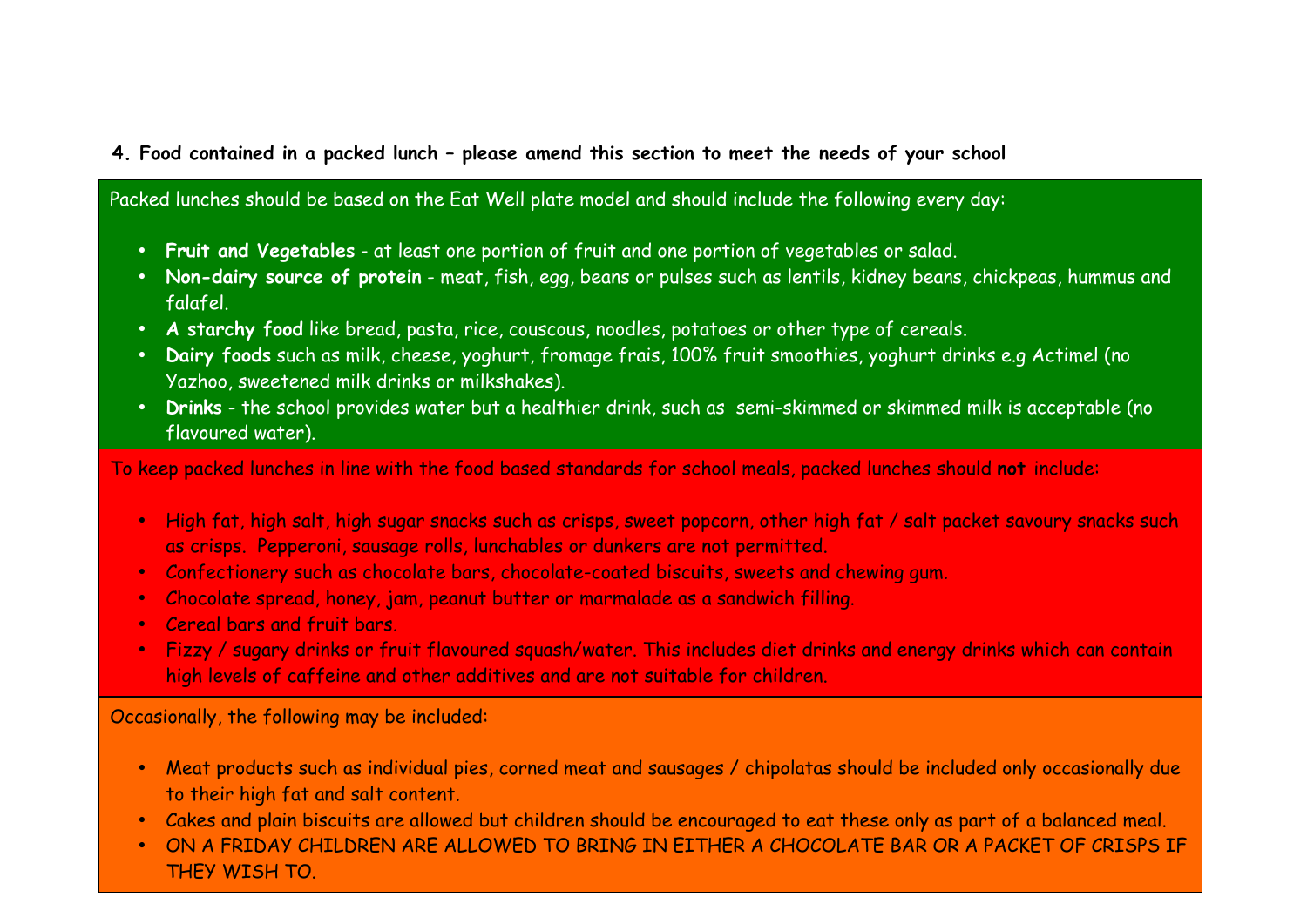#### **Special diets and allergies**

The school also recognises that some pupils may require special diets that do not allow for the standards to be met exactly. In this case parents are urged to be responsible in ensuring that packed lunches are as healthy as possible and to inform the child's class teacher so that a health care plan can be drawn up. For these reasons pupils are also not permitted to swap food items.

#### **5. Health and safety**

It is the responsibility of the parents / carers to provide an appropriate packed lunch container where food items can be stored securely and appropriately until the lunchtime period. Parents are advised to include an ice pack. Food products prepared and stored in ambient temperatures after a period of time can have increased levels of bacteria in them.

#### **Storage of Packed Lunches**

The school will provide storage area / facilities for packed lunch bags, in the most convenient and appropriate place possible. However the school cannot provide cooled storage areas and therefore cannot take legal responsibility for foods prepared at home and then brought into school.

Lunchbox storage is provided for each class outside of their classroom. Children are responsible for collecting their own lunchbox from their designated area before lunch and returning it afterwards. Any late lunchboxes must be delivered to the office by parents before the lunch period. School staff cannot be responsible for chasing up lost or forgotten lunchboxes.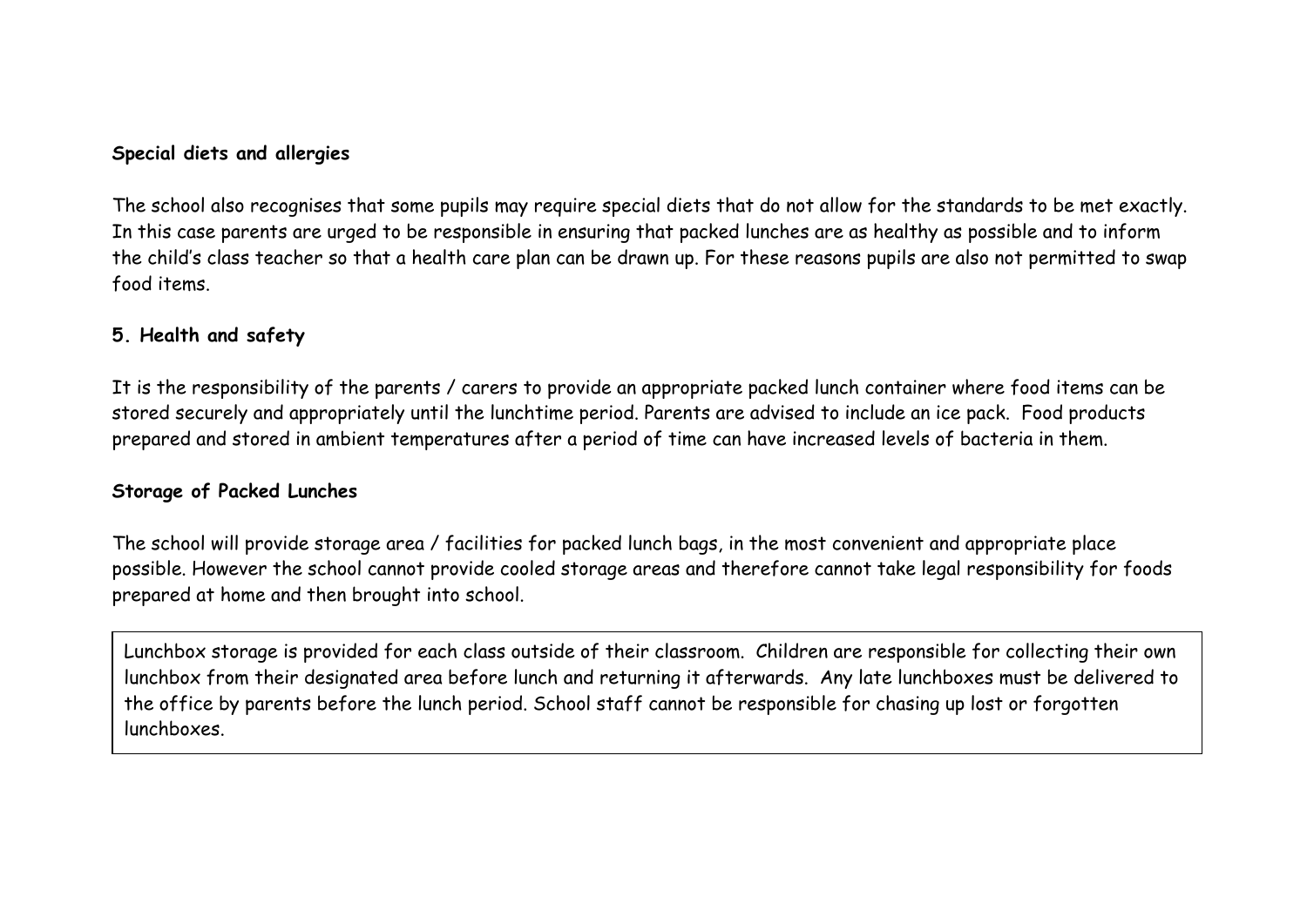# **6. Assessment, evaluation and reviewing:**

- Packed lunches will be regularly reviewed and random spot checks will be carried out, by teaching staff, catering staff, midday meal supervisors or pre-identified pupil packed lunch helpers.
- Healthy lunches will be rewarded by stickers and acknowledged by congratulatory letters home.
- Parents and pupils who do not adhere to the Packed Lunch Policy will receive a letter in their lunchbox. This will explain that they have an item/items that do not adhere to the schools policy and a leaflet informing them of the recommendations, along with a checklist of what to include in a healthy balanced lunch. If a child regularly brings a packed lunch that does not conform to the policy then the school will contact the parents to discuss this.
- Pupils with special diet or food allergies will be given due consideration. However staff must be notified about this before-hand and in the case of allergies or intolerances a supporting letter of diagnosis must be submitted to school and a care plan drawn up with the schools SENCO.

# **7. Dissemination of the policy**

- The school will write to all new and existing parents / carers to inform them of the policy.
- The policy will be available on the school's website and will be incorporated into the school prospectus.
- The school will use opportunities such as parent's evenings to promote this policy as part of the whole school approach to healthier eating.
- All school staff, including teaching and catering staff as well as the school nurse will be informed of this policy and will support its implementation